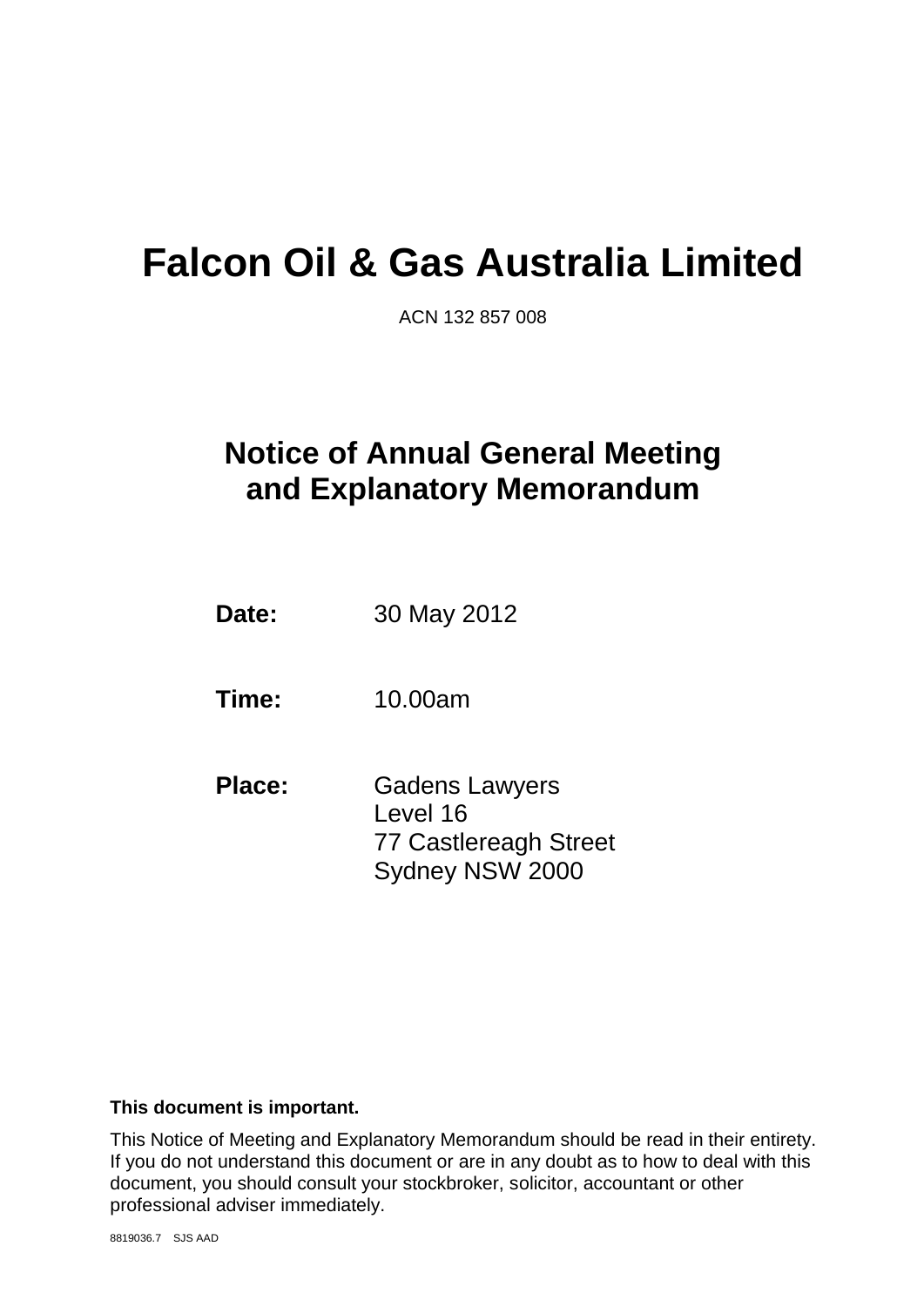# Chairman's Letter to Shareholders

27 April 2012

#### Dear Shareholders

It is with pleasure that I invite you to attend the forthcoming Annual General Meeting.

Enclosed is your Notice of Meeting for the Annual General Meeting of Falcon Oil & Gas Australia Limited.

The Annual General Meeting will be held on Wednesday 30 May 2012 commencing at 10.00am (AEST) at Gadens Lawyers, Level 16, 77 Castlereagh Street, Sydney, New South Wales 2000.

The items of ordinary business for this year's Annual General Meeting include motions to receive and consider the Financial Report for 2011 and the re-election of Directors.

One change of note is that I am stepping down as Chairman of Falcon Australia, effective 1 May 2012. Mr Philip O'Quigley is taking over as CEO of Falcon Oil & Gas Ltd., the majority owner of the Shares of Falcon Australia. In a meeting of the Board held on 26 April 2012, Mr O'Quigley was confirmed as my replacement as Chairman of the Board of Falcon Australia effective on and from 1 May 2012.

Mr O'Quigley brings to our Company a great deal of international oil and gas experience as well as a strong background in marketing and corporate finance. On behalf of the rest of the Board, I welcome him and look forward with complete confidence in his leadership in taking our Company forward and realising its vast potential.

For my part, I would like to say what a pleasure it has been serving Falcon Australia over the past 18 months. I will continue to be involved as a director and shareholder of Falcon Oil & Gas Ltd., and will continue to be proud of my connections with this worldclass asset and Company.

It has been my practice in the past to make an informal presentation following the formal business of the annual general meeting. Unfortunately, Mr O'Quigley will not be able to attend the upcoming Annual General Meeting in person but will be visiting Sydney at the end of June this year. Therefore, the plan is to limit the agenda at the Annual General Meeting to only the legal business required under the regulations. An informal meeting will be organised when Mr O'Quigley's travel dates are firmed up to give Shareholders an opportunity to meet him.

You are encouraged to attend the Annual General Meeting in person. However, if you are unable to do so, then kindly complete the enclosed proxy form and return it to the Company according to the instructions in the Notice of Meeting.

If Mr O'Quigley or any of the other Directors are appointed as a proxy they will, of course, vote in accordance with any instructions given. If given discretion as to how to vote, they will vote in favour of each of the items of business to be considered.

Yours sincerely

Rur acaulay

8819036.7 SJS AAD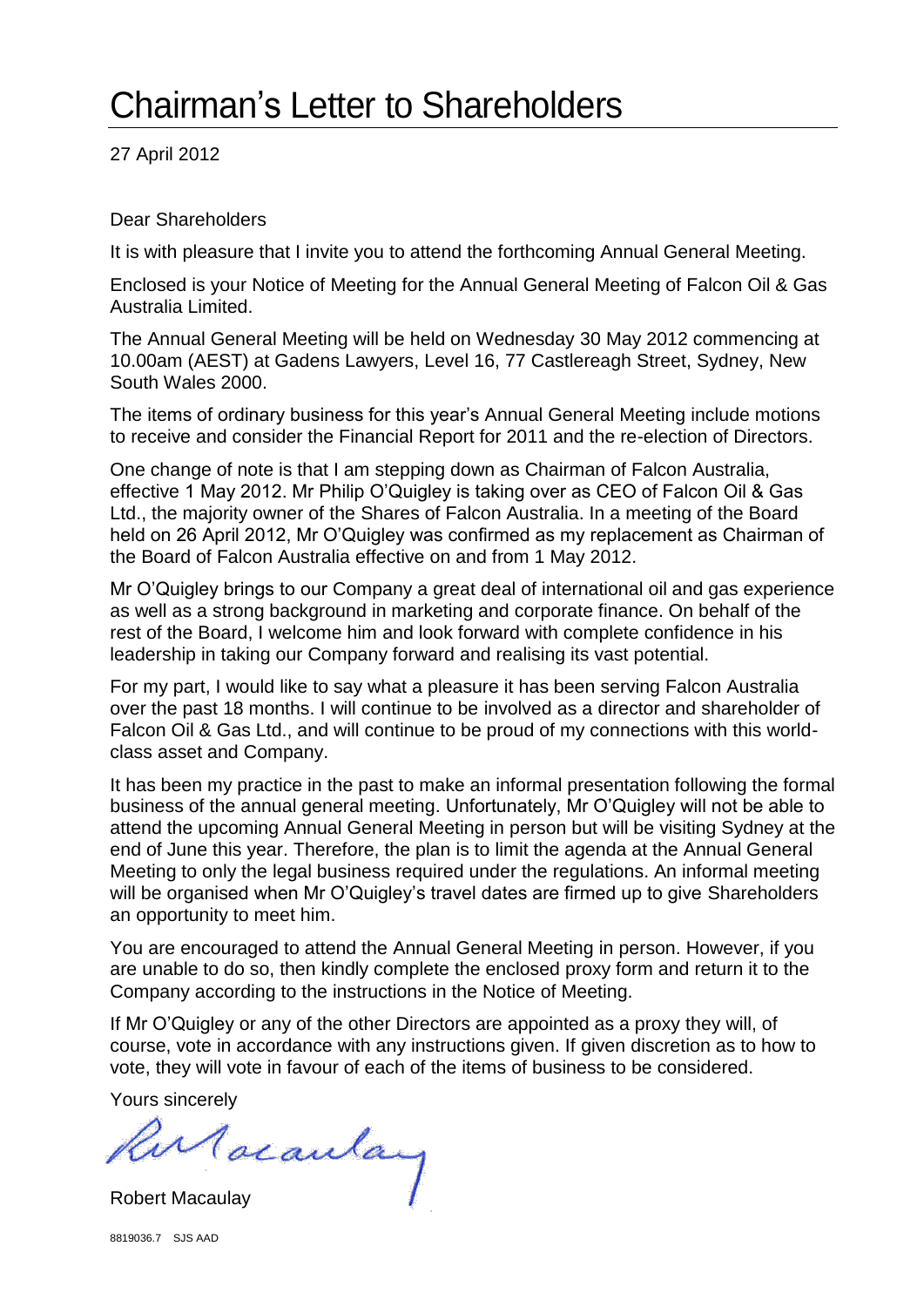## Notice of Annual General Meeting

**Notice is given** that the Annual General Meeting of the Shareholders of Falcon Oil & Gas Australia Limited ("Falcon Australia" or "the Company") will be held at the offices of Gadens Lawyers, Level 16, 77 Castlereagh Street, Sydney, at 10.00am (AEST) on Wednesday, 30 May 2012.

To comply with section 250N(2) of the Corporations Act, public companies must hold an annual general meeting at least once in each calendar year and within five months after the end of their financial year. Falcon Australia, which converted into a public company on 13 May 2010, has a financial year end date of 31 December. Falcon Australia's previous annual general meeting was held on 27 May 2011.

The accompanying Explanatory Memorandum and proxy form provide additional information relating to the matters to be considered at the Annual General Meeting, and form part of this Notice of Meeting.

## **Business**

#### **General Business**

#### **Discussion of Financial Statements and Reports**

To receive and consider the Financial Report, the Directors' Report and Auditor's Report for the year ended 31 December 2011.

#### **Ordinary Resolutions**

To consider and, if thought fit, pass the following ordinary resolutions:

#### **1. Re-election of Kym Livesley as a Director**

"That, for the purpose of clause 12.11 of the Constitution and for all other purposes, Kym Livesley, a Director who was appointed as a Director with effect on and from 31 July 2010, is removed and, being eligible, is re-elected as a Director."

#### **2. Re-election of John Craven as a Director**

"That, for the purpose of clause 12.11 of the Constitution and for all other purposes, John Craven, a Director who was appointed as a Director with effect on and from 10 December 2010, is removed and, being eligible, is re-elected as a Director."

#### **3. Re-election of Igor Akhmerov as a Director**

"That, for the purpose of clause 12.7 of the Constitution and for all other purposes, Igor Akhmerov, a Director who was appointed as a Director by the Board to fill a casual vacancy with effect on and from 15 September 2011, is removed and, being eligible, is re-elected as a Director."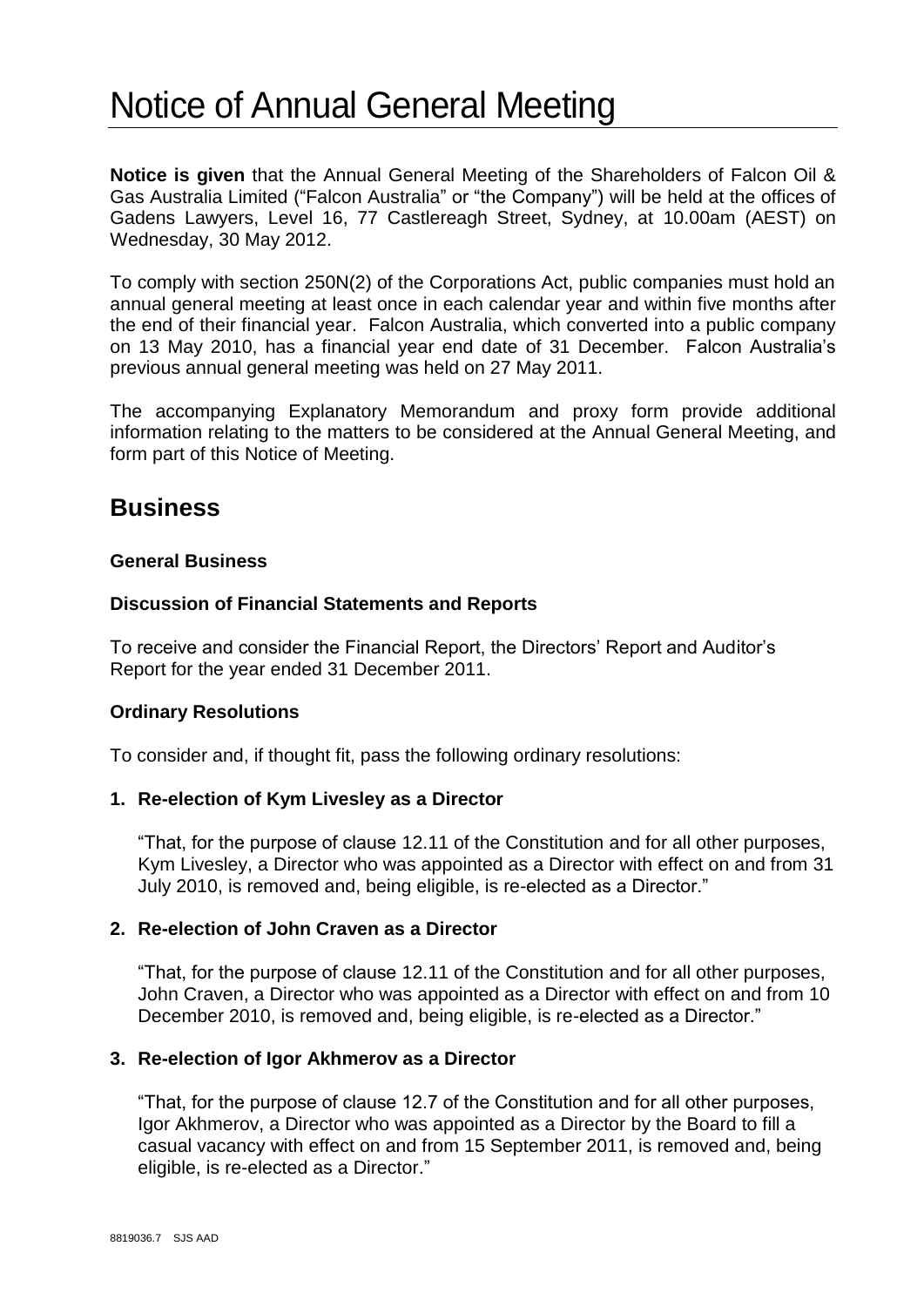### <span id="page-3-0"></span>**4. Re-election of Philip O'Quigley as a Director**

"That, for the purpose of clause 12.7 of the Constitution and for all other purposes, Philip O'Quigley, a Director who was appointed as a Director by the Board to fill a casual vacancy with effect on and from 1 May 2012, is removed and, being eligible, is re-elected as a Director."

Dated: 27 April 2012

By order of the Board

Stephen Kenneth Peterson Company Secretary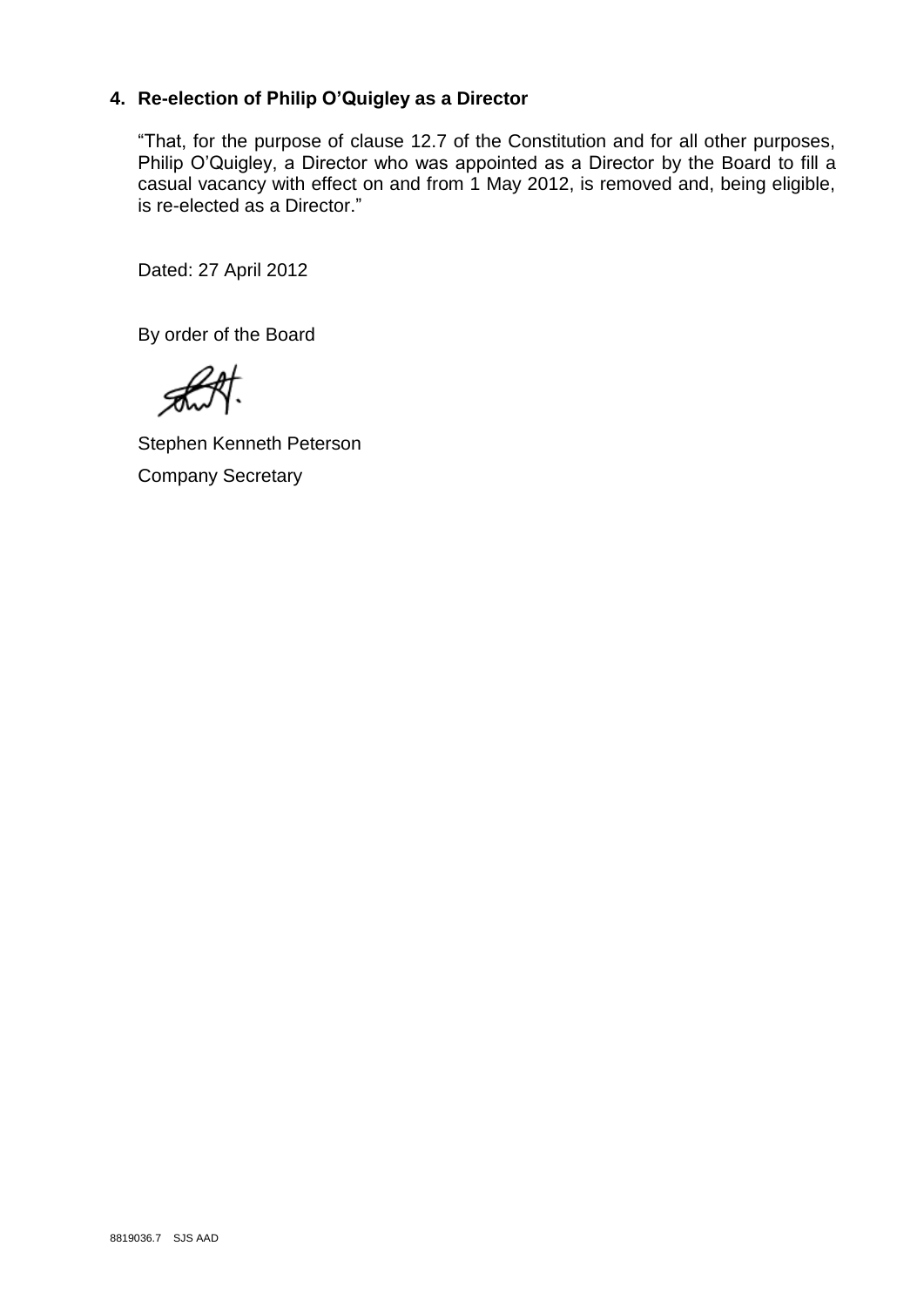## **Voting**

The Company has determined, in accordance with regulation 7.11.37 of the *Corporations Regulations* 2001 (Cth), that the holders of Shares recorded in the Company's register at 10.00am on Monday, 28 May 2012, will be taken, for the purposes of the Annual General Meeting, to be held by the persons who held them at that time.

### **Proxies**

A Shareholder who is entitled to attend and vote at the Annual General Meeting may appoint up to two proxies to attend and vote on behalf of that Shareholder.

If a Shareholder holds more than two Shares, that Shareholder may appoint two proxies, the appointment of the proxies must specify the proportion or the number of that Shareholder's votes that each proxy may exercise. If the appointment does not so specify, each proxy may exercise half of the votes.

Where a Shareholder appoints more than one proxy, only the first named proxy is entitled to vote on a show of hands.

A proxy need not be a Shareholder of the Company.

To be effective, the Company must receive the completed proxy form and, if the form is signed by the Shareholder's attorney, the authority under which the proxy form is signed (or a certified copy of the authority) by no later than 10.00am (AEST) on 28 May 2012.

Proxies may only be lodged as follows:

| (a) | by mail to:   | GPO Box 4216    |  |  |
|-----|---------------|-----------------|--|--|
|     |               | Sydney NSW 2001 |  |  |
| (b) | by facsimile: | +61 2 8249 4001 |  |  |

Proxies given by corporate Shareholders must be executed in accordance with their constitutions, or signed by two directors, a director and the company secretary, a duly authorised officer or attorney.

A proxy may decide whether to vote on the motion, except where the proxy is required by law or the Constitution to vote, or abstain from voting, in their capacity as proxy. If a proxy is directed how to vote on the item of business, the proxy may vote on that item only in accordance with the direction. If a proxy is not directed how to vote on the item of business, the proxy may vote as he or she thinks fit.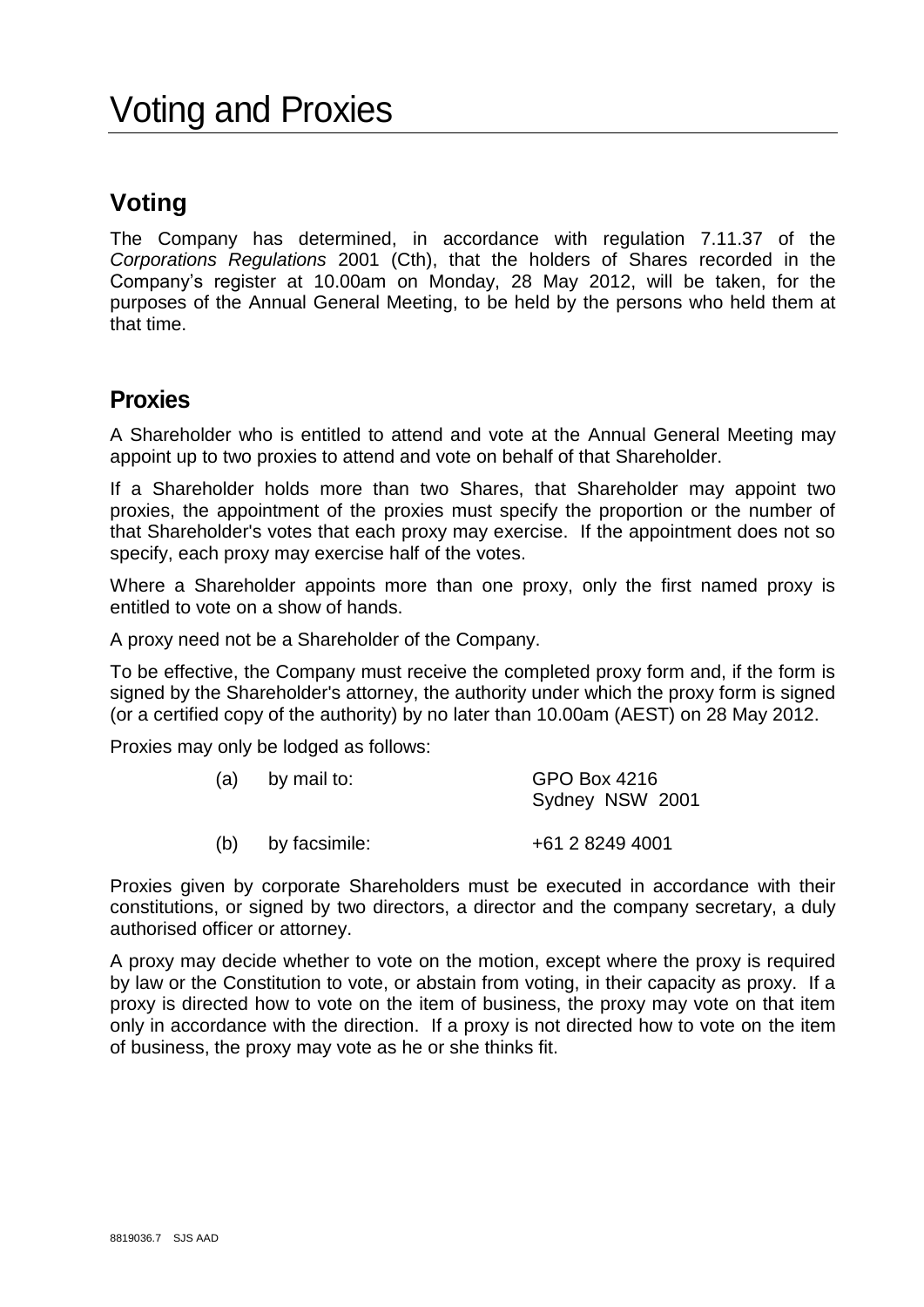### **IMPORTANT NOTICE**

This Explanatory Memorandum is an explanation of, and contains information about, the Resolutions to be considered at the Annual General Meeting, which are set out in the accompanying Notice of Annual General Meeting dated 27 April 2012 (**Notice**), to assist Shareholders to determine how they wish to vote on the Resolutions.

Shareholders should read this Explanatory Memorandum in full because individual sections do not give a comprehensive review of the Resolutions. This Explanatory Memorandum forms part of the accompanying Notice and should be read together with the Notice.

If you are in doubt about what to do in relation to the Resolutions contemplated in this Explanatory Memorandum, you should consult your financial or other professional advisor.

This Explanatory Memorandum is dated 27 April 2012.

Capitalised terms used in this Explanatory Memorandum have the meaning given to them in the Glossary of this Explanatory Memorandum.

#### **Annual Report**

The Corporations Act requires the Annual Report, which includes the financial statements, Directors' declaration, the Directors' Report and the Auditor's Report, to be laid before the Annual General Meeting. There is no requirement either in the Corporations Act or in the Constitution for Shareholders to approve the Financial Report, the Directors' Report or the Auditor's Report. Accordingly, the Annual Report is placed before Shareholders for discussion and no voting is required for this item of business.

Shareholders will be provided with a reasonable opportunity at the Annual General Meeting to ask questions and make comments on these reports and on the business and operations of the Company.

#### <span id="page-5-0"></span>**1. Re-election of Kym Livesley as a Director**

Pursuant to clause 12.11 of the Constitution, at each annual general meeting, one third of the Directors and any Director who, if that Director did not retire at that annual general meeting, would at the next annual general meeting, have held office for more than three years, automatically retire and are eligible for re-election.

Kym Livesley, under compulsory retirement, is removed as a Director, and being eligible, offers himself for re-election.

Kym has been a Non-Executive Director of Falcon Australia since 31 July 2010.

Kym Livesley is a corporate lawyer with 33 years experience. Kym has substantial expertise in mergers and acquisitions, capital markets, takeovers and general corporate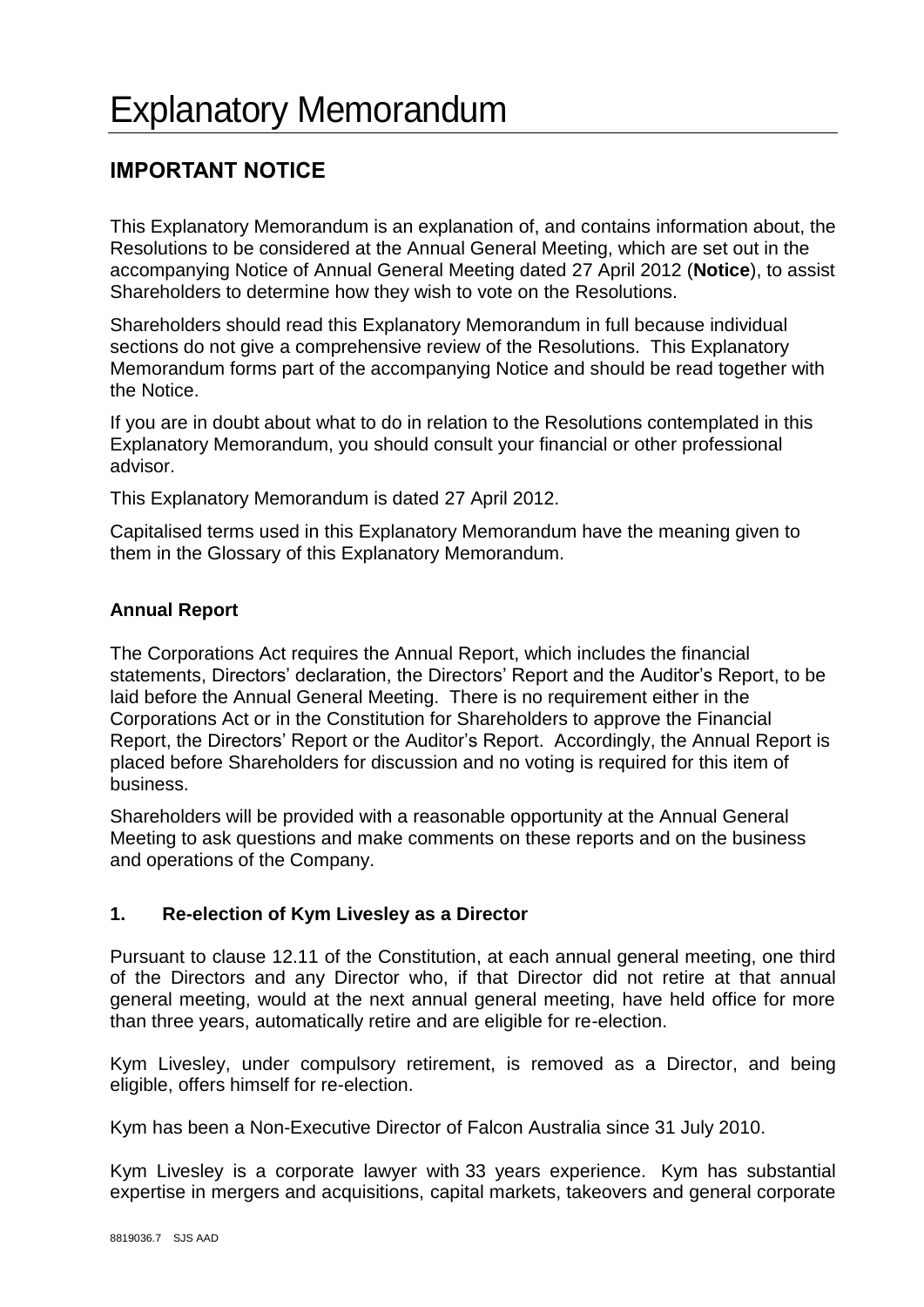and commercial advice. Kym maintains an industry focus in the energy and resources sectors, for listed and private corporations in the Asia-Pacific region.

Kym also has experience in capital raising, IPOs, directors' duties, dual listings (AIM, TSX) and corporate governance.

Kym has a Bachelor of Laws from the University of Adelaide. Among other affiliations, Kym is a former National President of the Australian Mining and Petroleum Law Association (AMPLA), member of the Minerals Council NSW and is a fellow of the Australian Institute of Company Directors (AICD).

The Board (excluding Kym Livesley because of his interest) recommends that Shareholders vote in favour of Resolution [1.](#page-5-0)

#### <span id="page-6-0"></span>**2. Re-election of John Craven as a Director**

Pursuant to clause 12.11 of the Constitution, at each annual general meeting, one third of the Directors and any Director who, if that Director did not retire at that annual general meeting, would at the next annual general meeting, have held office for more than three years, automatically retire and are eligible for re-election.

John Craven, under compulsory retirement, is removed as a Director, and being eligible, offers himself for re-election.

John has been a Director of Falcon Australia since 10 December 2010.

John has over 35 years of experience in technical, commercial, financial and leadership roles at major international upstream oil companies and junior independents. His career has been noted for a series of successful new venture negotiations, the exploration of which led to major discoveries in Algeria, Colombia, offshore Ghana, Mozambique and Indonesia. Along with his co-directors, he led Ardmore Petroleum, Dana Petroleum, Petroceltic International and recently Cove Energy through the acquisition of major upstream assets and key exploration and developmental milestones. During this time John has been actively involved in corporate finance and was responsible for raising initial capital through private sources and floating Petroceltic on the ISE and Cove Energy on the AIM stock exchange.

John holds an MSc in Petroleum Geology from the Royal School of Mines in London and an MBA from Queen's University in Belfast.

The Board (excluding John Craven because of his interest) recommends that Shareholders vote in favour of Resolution [2.](#page-6-0)

#### <span id="page-6-1"></span>**3. Re-election of Igor Akhmerov as a Director**

Pursuant to clause 12.7 of the Constitution, the Directors may at any time appoint any person to be a Director to fill a casual vacancy. Any Director so appointed must retire at the next following annual general meeting of the Company and will then be eligible for re-election.

Igor Akhmerov was appointed by the Directors as a Director of Falcon Australia to fill a casual vacancy with effect on and from 15 September 2011. Consequently, Igor, under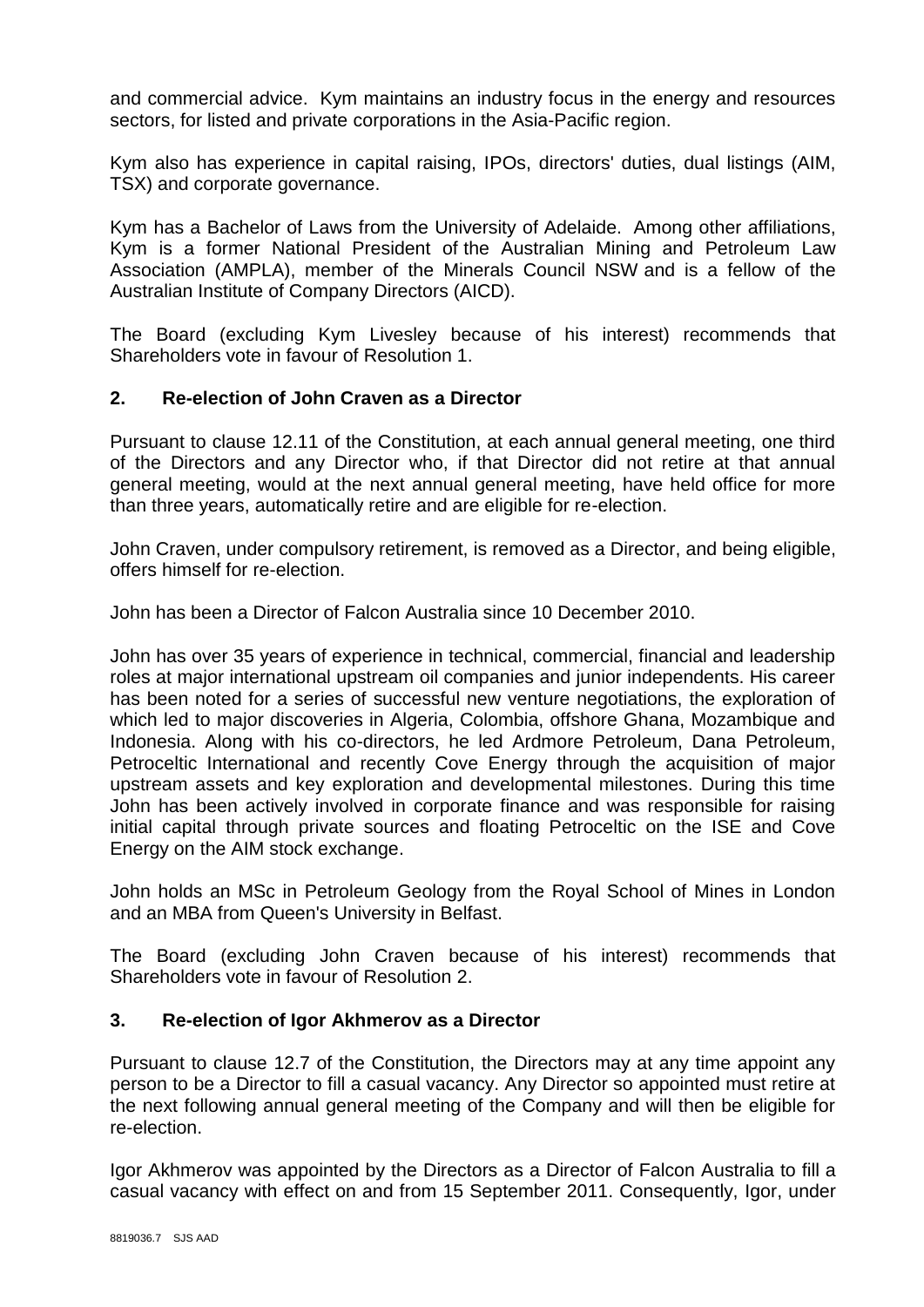compulsory retirement, is removed as a Director of the Company, and being eligible, offers himself for re-election.

Igor holds multiple degrees having graduated from the Moscow Institute of Management in 1989 as well as the Wharton Business School and the Lauder Institute of Business and International Relations in 1995. From 1989 until 1993 he worked at the Moscow office of Bain & Company, specialising in privatization and banking. After graduation from Wharton Business School, Igor worked for the Boston office of Bain & Company. In 1998 he returned to Russia and joined Sputnik Group, the largest Russian private equity investment group, as a partner. In 2001 he moved to TNK as First Vice President for Planning, Budgeting, Investment Governance, Taxes, and Reporting. From 2004 until 2006 he served as Chief Financial Officer of Renova Group. He has served as Chief Executive Officer of Avelar Energy Group since 2007.

Igor has also been a Non-Executive Member of the board of directors of Kerself SpA, the leading player in the Italian solar market, since 24 September 2008.

The Board (excluding Igor Akhmerov because of his interest) recommends that Shareholders vote in favour of Resolution [3.](#page-6-1)

#### **4. Re-election of Philip O'Quigley as a Director**

Pursuant to clause 12.7 of the Constitution, the Directors may at any time appoint any person to be a Director to fill a casual vacancy. Any Director so appointed must retire at the next following annual general meeting of the Company and will then be eligible for re-election.

Philip O'Quigley was appointed by the Directors as a Director of Falcon Australia to fill a casual vacancy with effect on and from 1 May 2012. Consequently, Philip, under compulsory retirement, is removed as a Director, and being eligible, offers himself for re-election.

Mr O'Quigley has over 20 years' experience working in the oil and gas industry. His career, which spans a number of London and Dublin listed E & P companies, includes experience working in countries such as Argentina, the United States, Algeria, the UK and Ireland. Mr O'Quigley is currently Finance Director of Providence Resources plc, an Irish oil and gas exploration and production company. He qualified as a Chartered Accountant with Ernst & Young, Dublin and is a Fellow of the Institute of Chartered Accountants of Ireland.

The Board (excluding Philip O'Quigley because of his interest) recommends that Shareholders vote in favour of Resolution [4.](#page-3-0)

#### **Recommendations of the Board in respect of Resolutions**

Specifically, and pursuant to the Corporations Act, all Directors have unanimously approved the proposal to put the Resolutions set out in the Notice to Shareholders and the provision of this Explanatory Memorandum.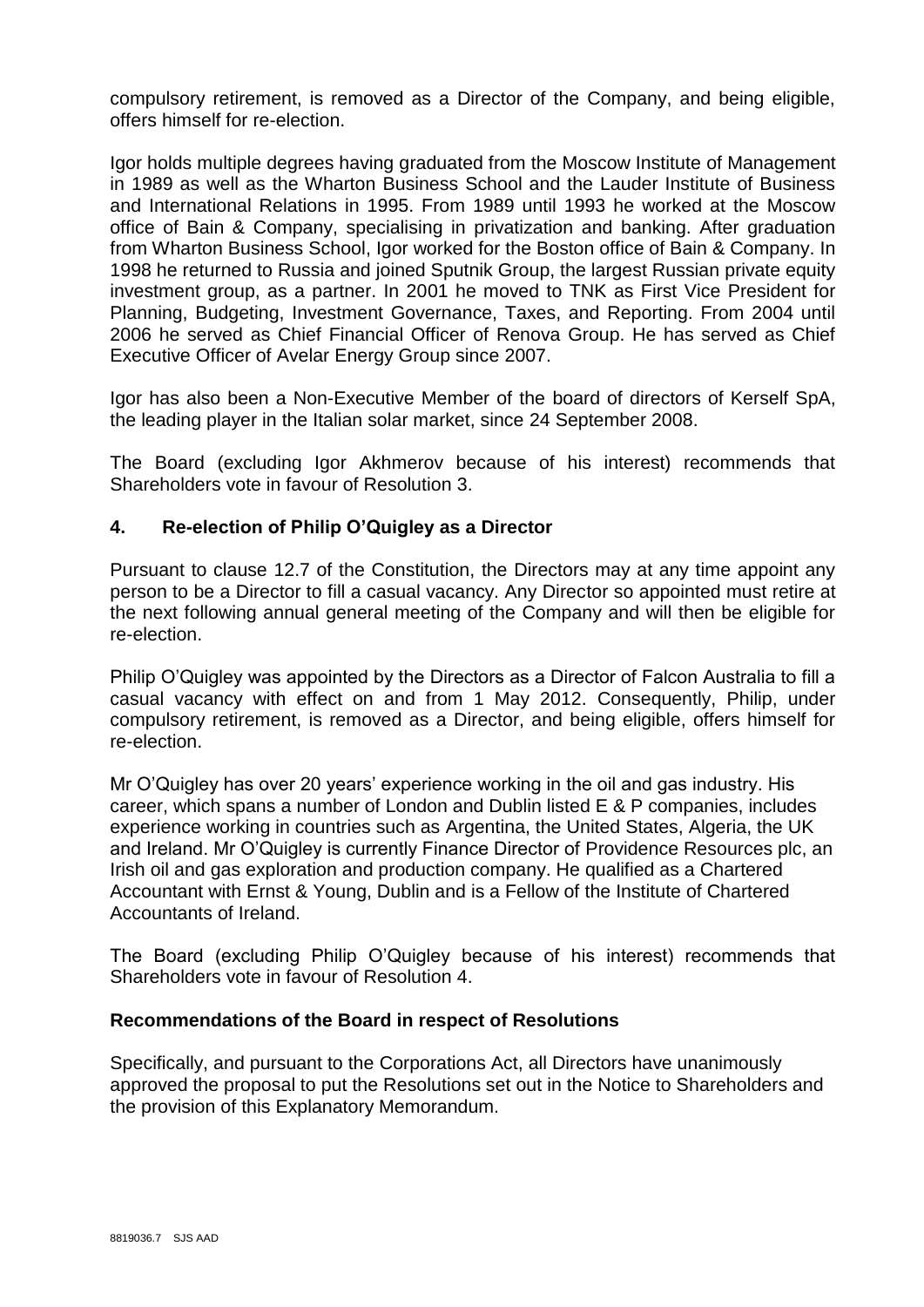# **Glossary**

In the Notice of Meeting and Explanatory Memorandum, unless the context otherwise requires:

**Annual General Meeting** means the meeting convened by the Notice of Meeting.

**Board** means the current board of directors of the Company.

**Company** or **Falcon Australia** means Falcon Oil & Gas Australia Limited (ACN 132 857 008).

**Constitution** means the Company's constitution.

**Corporations Act** means the *Corporations Act 2001* (Cth).

**Director** means a director of the Company.

**Explanatory Memorandum** means the explanatory memorandum accompanying the Notice of Meeting.

**Notice, Notice of Meeting** or **Notice of Annual General Meeting** means this notice of annual general meeting including the Explanatory Memorandum.

**Resolution** means a resolution set out in the Notice of Meeting.

**Share** means a fully paid ordinary share in the capital of the Company.

**Shareholder** means a holder of a Share.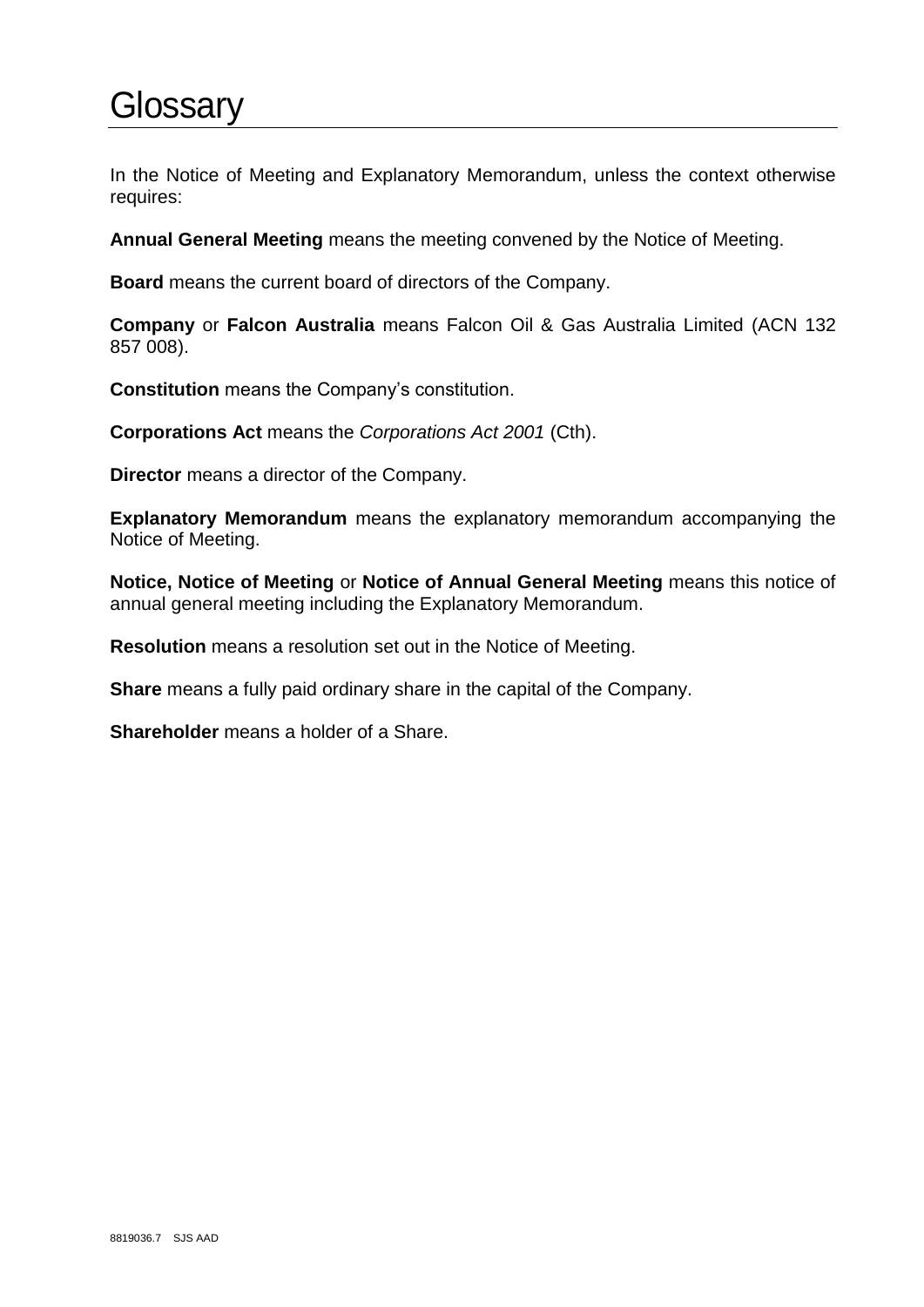### **FALCON OIL & GAS AUSTRALIA LIMITED All**

**ACN 132 857 008**

|  |  | <b>Annual General Meeting</b> |
|--|--|-------------------------------|
|--|--|-------------------------------|

| Shareholder name: |  |
|-------------------|--|
| Address Line 1:   |  |
| Address Line 2:   |  |

Address Line 3: **Example 3:**  $\blacksquare$ 

#### **Appointment of Proxy**

If appointing a proxy to attend the Annual General Meeting on your behalf, please complete the form and submit it in accordance with the directions at the bottom of the page.

I/We being a Shareholder/Shareholders of Falcon Oil & Gas Australia Limited (**Company**) pursuant to my/our right to appoint not more than two proxies, appoint

 $\Box$ 

The Chairman of the Meeting (mark with an "X") **OR**

Write here the name of the person you are appointing if this person **is someone other than** the Chairman of the Meeting.

or failing him/her  $\parallel$  are write here the name of the other person you are appointing.

or failing him/her, (or if the box is not ticked and no proxy is specified above), the Chairman of the meeting, as my/our proxy to vote for me/us and on my/our behalf at the Annual General Meeting to be held at 10.00am (AEST) on Wednesday, 30 May 2012 at the offices of Gadens Lawyers, Level 16, 77 Castlereagh Street, Sydney and at any adjournment of that meeting.

This proxy is to be used in respect of % of the ordinary shares I/we hold.

#### **Voting directions to your proxy – please mark to indicate your directions**

| <b>RESOLUTION</b>                                | For | <b>Against</b> | Abstain* |
|--------------------------------------------------|-----|----------------|----------|
| 1. Re-election of Kym Livesley as a Director     |     |                |          |
| 2. Re-election of John Craven as a Director      |     |                |          |
| 3. Re-election of Igor Akhmerov as a Director    |     |                |          |
| 4. Re-election of Philip O'Quigley as a Director |     |                |          |

\* If you mark the Abstain box for a particular item, you are directing your proxy not to vote on your behalf on a show of hands or on a poll and your votes will not be counted in computing the required majority on a poll.

### **PLEASE SIGN HERE**

This section *must* be signed in accordance with the instructions overleaf to enable your directions to be implemented.

| Individual or Shareholder 1                      | Joint Shareholder 2                        | Joint Shareholder 3                 |
|--------------------------------------------------|--------------------------------------------|-------------------------------------|
| Sole Director & Sole Company<br><b>Secretary</b> | <b>Director</b>                            | <b>Director / Company Secretary</b> |
| Dated this                                       | day of                                     | 2009                                |
| <b>Contact Name</b>                              | <b>Contact Business Telephone / Mobile</b> |                                     |